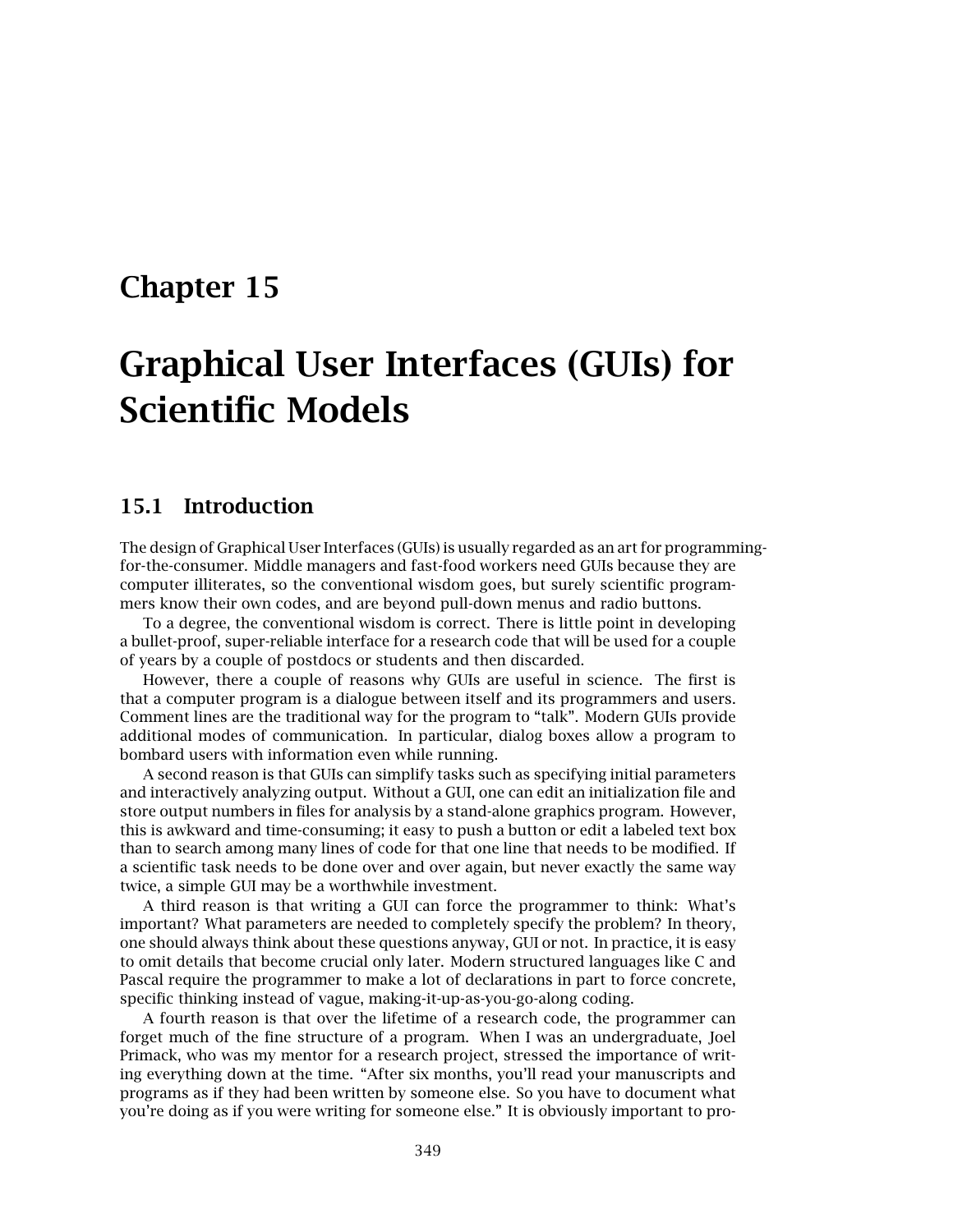vide written documentation and lots of comments for computer programs; the reader you write for is your own Future Self,and he or she is an amnesiac. GUIs can help to minimize the defects of memory by making it possible to rerun a program even when the programmer has forgotten the

A fifth reason for GUIs is that science has become much more collaborative. More and more, codes are community models or group models. More and more, the usefulness of a code is being measured by its ability to be shared. GUIs tremendously improved the "collaborativity" of a program.

### **15.2 Taxonomy**

GUI elements can be classified by who initiates the action:

- 1. Program-initiated GUIS:
	- (i) Help, Warning and Error Dialog Boxes
	- (ii) Message (Info) Boxes
	- (iii) Input, Question, and List Dialog Boxes
- 2. User-initiated GUIS:
	- (i) Display and/or Plot (ii) Pause (iii) Exit Loop (iv) Reassign-While-Running

These GUI elements can be further classified by their aims and actions:

1. Informational:

(i) Help,Warning and Error Dialog Boxes (ii) Message (Info) Boxes (iii) Display and/or Plot

- 2. Interactive Control:
	- (i) Pause
	- (ii) Exit Loop

(iii) Reassign-Variables-While-Running

3. Assigment:

(i) Specification of Cases

(ii) Modify Default Values at Initialization

(iii) Reassign-Variables-While-Running

In what follows,we shall describe how each of these different elements can be useful, giving illustrations in Matlab.

### **15.3 Dialog Boxes**

A dialog box is a GUI function that pops up a box full of text on the screen. The program is suspended until the "OK" button is closed.

Dialog boxes need to be used sparingly because they do suspend the program. However, warning or information messages that are merely printed on the screen while the program continues can be easily missed. If the program has made a serious and perhaps fatal error, the program *should* suspend until the user had evaluated the problem.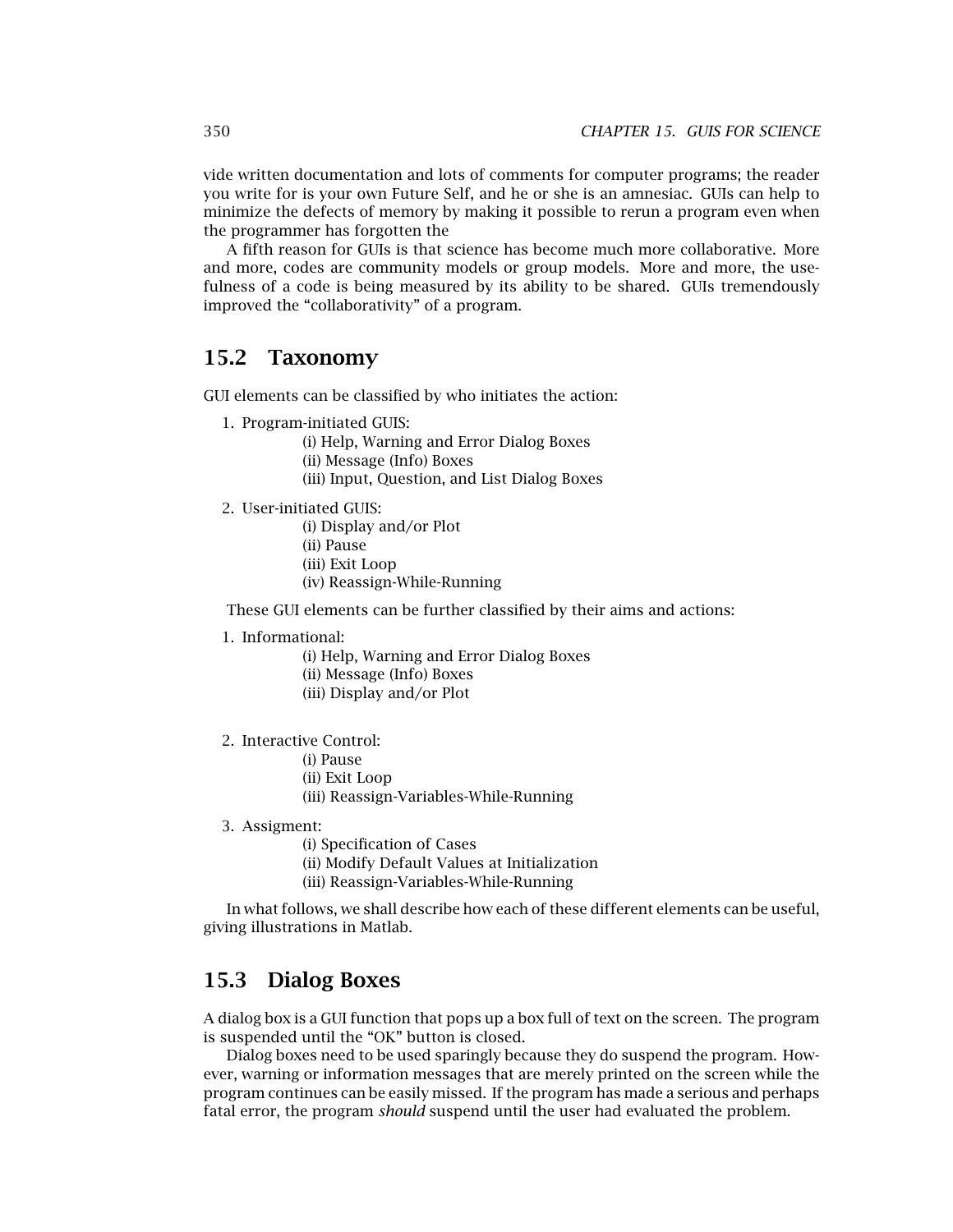#### **15.3.1 Information Dialog Boxes**

Matlab provides four easy-to-use dialog boxes that require no response except clicking on the "OK" button:

- 1. Help: **helpdlg('Message string','Title-of-box string')**
- 2. Warning: **warndlg('Message string','Title-of-box string')**
- 3. Error: **errordlg('Message string','Title-of-box string','replace')**
- 4. Message (alias "Info"): **msgbox('Message string','Title-of-box string','IconData','IconCMap')**

In all cases, all arguments except the Message string' are optional. The third argument of the error box forces it to replace the default error box, which does not happen otherwise.

Each of the first three species of dialog boxes displays an icon that signifies its function: a face plus comic-strip-like dialog balloon for the "help" box, a triangle with an exclamation point inside for the "warning" box, and a hand help up as if to say "Stop!" for the "error" dialog box. The universality of these icons is an illustration of good graphic design: the triangle-with-exclamation-point is employed to warn Macintosh users that an old file is about to be written, and Photoshop users that an RGB-specified color is out of the "gamut" of colors that can be printed by the usual CMYK inks.

By default, the message box displays no icon. However, an optional third argument can be used to specify one of the standard icons, or one can use the optional third and fourth arguments to specify the image data of a custom icon plus the accompanying color map.

In general, use the "help" box to provide information only when the run is not in peril such as "Sarah, I haven't finished the hydrology subroutine yet, but you can run this to model a "dry" atmosphere". A "warning" box is appropriate when the program has identified a difficulty that may or may not make the user terminate the run after reading the dialog box. An "error" box should be displayed only when the problem is so serious that the coder thinks that the user should almost certainly abort the run; the purpose of the box is to explain *why* the run has to be stopped.

The message box is used to supply information of a non-threatening nature. If a code is to be shared by other users, it may be very helpful to pop up an initial message to explain (i) what the code does and (ii) how the user can access various GUI menus and input elements to control the program. For example, **msgbox(***{* **Hi, Fred! You can control the programas follows; The menu allows you to select any of the five published case; Button 'Do your own' will pop up an input GUI screen; Modify the parameters as you see fit.; Good luck! John***}***)** .

In Matlab, **msgbox** will automatically textwrap a string argument. Alternatively, one make the message string into a cell array to force a line break after each element of the array: **'Message String' =** *{***'line one'; 'line two'; 'line three'***}* .

#### **15.3.2 Requester (Input) Dialog Boxes**

It is possible to write more sophisticated dialog boxes that not only give information, but also request it. Matlab, for example, provides three species of dialog boxes that request input from the user:

- 1. input dialog box **inputdlg**
- 2. list dialog box **listdlg**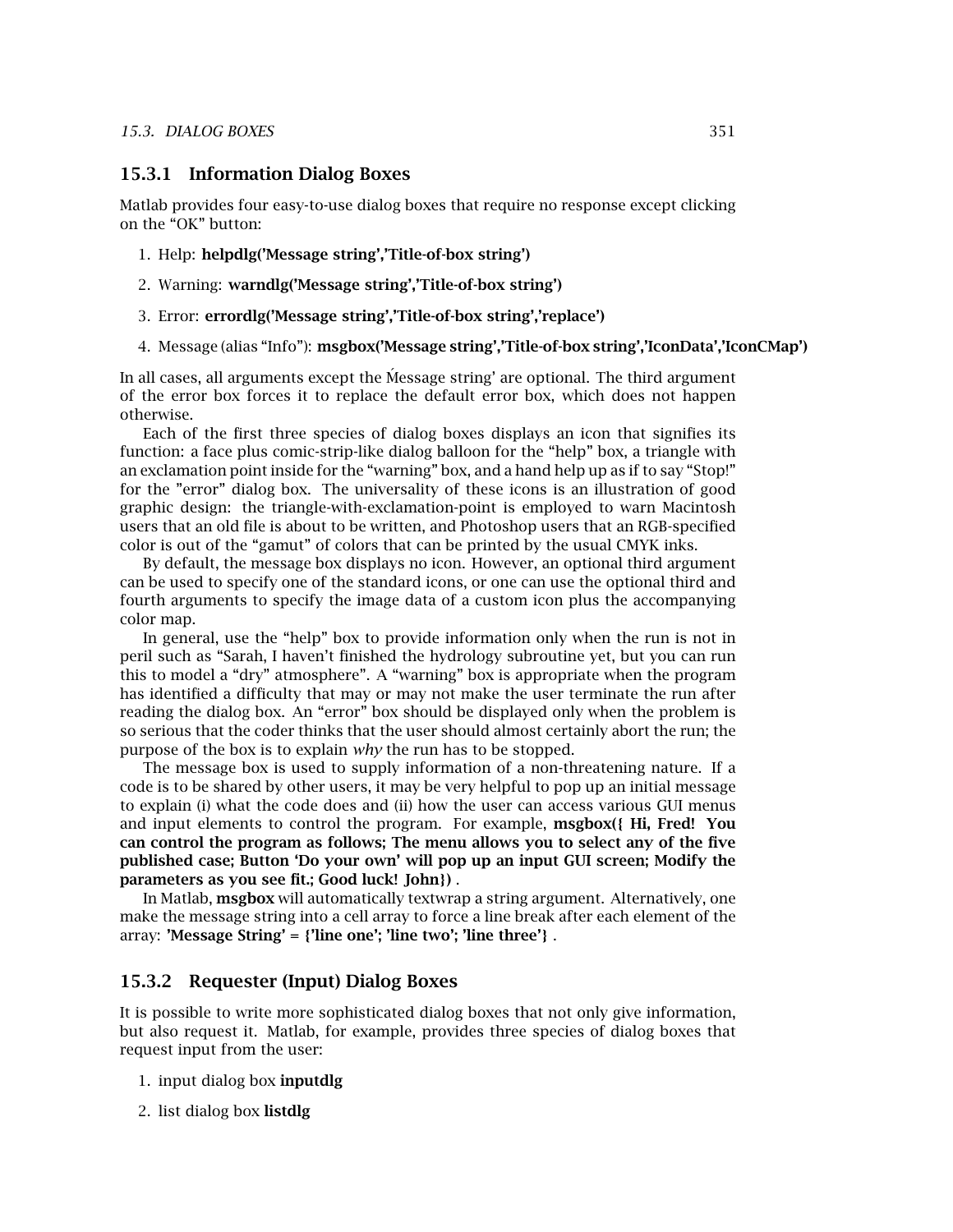#### 3. question dialog box **questdlg**

The **inputdlg** box requests the user to insert one or more lines of text. The allowed syntax is

- **replystring=inputdlg('Prompt')**
- **replystring=inputdlg('Prompt','Box Title')**
- **replystring=inputdlg('Prompt','Box Title',number of lines)**
- **replystring=inputdlg('Prompt','Box Title',number of lines,'Default String or Cell Array')**

where the **replystring** is always either a string or a cell array of strings. The **replystring** is of the same type as 'Prompt': if 'Prompt' is a cell array with four elements, then **replystring** is a cell array of four elements also. One can access the second string of the array by **Replystring** ${2}$ , and convert the string to a floating point number using **eval(string)**.

The integer **number of lines** specifies the number of lines that are to be input for each string **Prompt**. If **number of lines=2** and **'Prompt'** is a cell array of three strings, then a dialog box will appear with three text boxes each of two lines to hold the user input.

Of course, one can request input from the command line, without using a dialog box,by using the Matlab command **input**. The dialog box allows for more complicated string input.

Indeed, the input dialog box can be used to replace the more sophisticated initialization GUI described in the next section. The goal is to present the user with a screen full of default values for various parameters with the freedom to change as few or as many as desired and then close the dialog box. For example, suppose the parameters are the number of grid points in the  $x$  and  $y$  directions, which are integers, and the viscosity coefficient, which is a floating point number.

The dialog box shown in Table 15.1 will pop up an input dialog box with three white rectangles, each one line tall, which will contain the default values. The cell array **Prompt** is used to specify the labels for each input line. The cell array **DefaultAns** contains the default parameter values, which must be specified as *strings*. The user can click on some or all of the white rectangles to edit them. The default can be deleted through the backspace or delete key and the new value inserted. When editing is done, one merely clicks "OK" and the dialog box will disappear. The output of the dialog box is the cell array **Answer**. Its elements can be converted to numbers, either integer or floating point, by using the **eval** function.

In this example, there are three lines, but the input dialog box allows an *arbitrary* number of lines [as many will fit on the screen!]. One is free to change all the default values, or none, or some. One can also changes one's mind in the middle of editing, and re-edit lines that have already been changed. The **Answer** cell array is returned only when the "OK" button is clicked.

This input-with-defaults dialog box is so simple and powerful that it is highly recommended. The only limitation is that the input lines are stacked vertically with about thirty spaces reserved for each input, more than one would ever need even to specify a full precision, sixteen decimal place number. In the next section, we will describe a more sophisticated GUI that allows the user to pack more input boxes on a screen at the cost of more fiddling.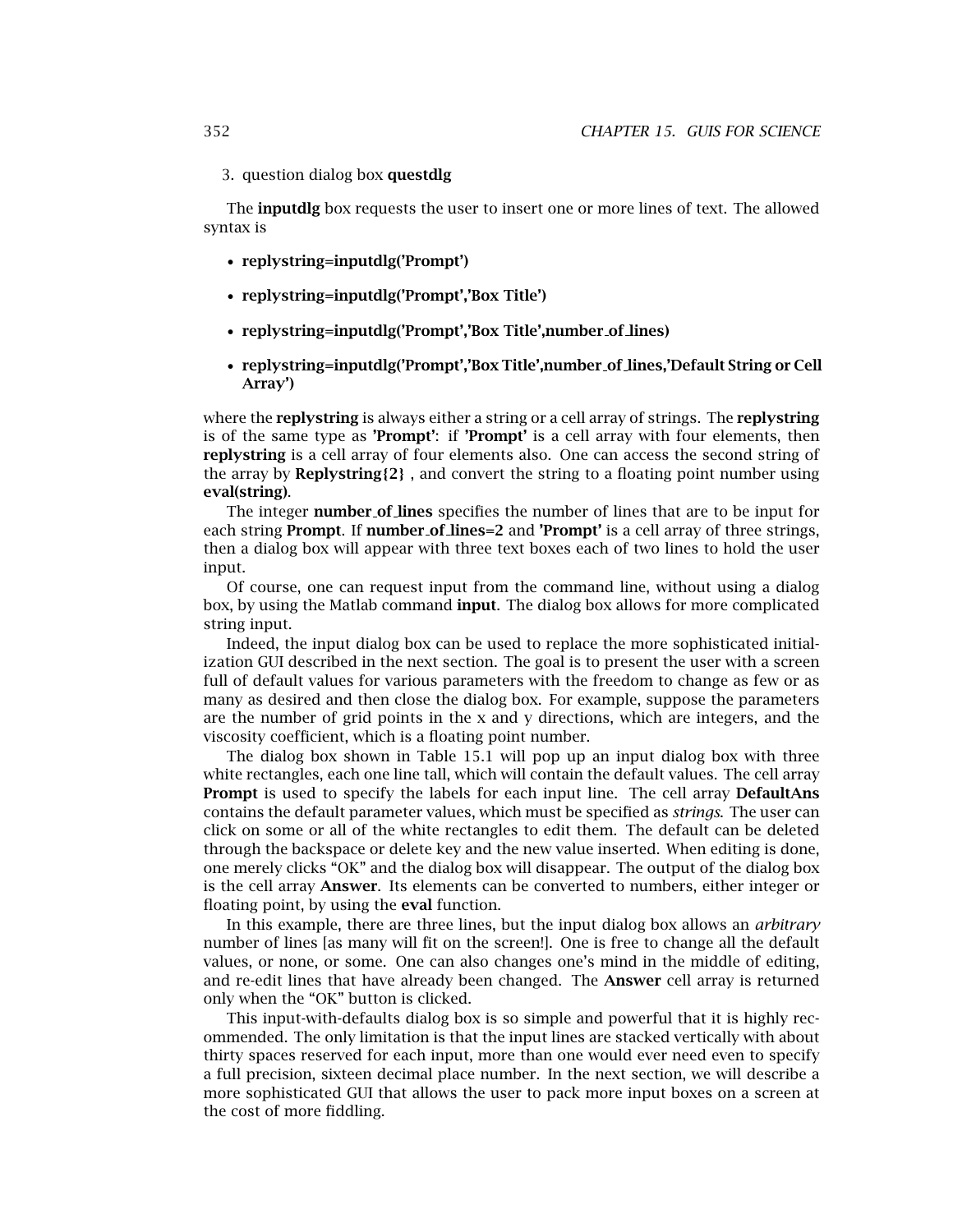|  |  | Table 15.1: Initialization GUI: Input Dialog Box |  |  |  |  |
|--|--|--------------------------------------------------|--|--|--|--|
|--|--|--------------------------------------------------|--|--|--|--|

|                    | Prompt = 'no. x grid points=';'no. y grid points=';'viscosity='; % labels for each input line |  |
|--------------------|-----------------------------------------------------------------------------------------------|--|
|                    | Title='initialization dialog box': % title to be printed at top of dialog box                 |  |
|                    | DefaultAns='25';'33';'1.378': % Default values; user can change some, all or none             |  |
|                    | Line $No=1$ ; % Number of lines in each input box, always one to insert a number              |  |
|                    | Answer = inputdlg(Prompt, Title, LineNo, DefaultAns); $\%$ The dialog box appears             |  |
|                    | % The user can click on a given white box with a default number and type                      |  |
|                    | % to change it. When all editing of defaults is over, simply click "OK"                       |  |
| NX=eval(Answer1) ; | % eval converts the cell array (string) to a number                                           |  |
| NY=eval(Answer2):  |                                                                                               |  |
| nu=eval(Answer3);  | % Floating point and integers are converted by identical means.                               |  |
|                    |                                                                                               |  |

A list box does not request keyboard input, but instead offers a list of options, and asks the user to choose one (or click "cancel"). The syntax is **[Selection, OK] = listdlg(***'PromptString'***,TitleofBox,***'ListString'***,S)**. **'PromptString',TitleofBox** are optional; **TitleofBox** is a string that serves as a title or prompt for the dialog box, such as 'Choose a Case'. S is a cell array of strings that label the choices, such as  $S = \{ 'Choice One'; Selection \}$ **Two'; 'Option Three'***}*. (There are a lot of additional options; see the Matlab help for this function.) The strings in italics are names of promperties (i. e., *'ListString'* and *'PromptString'* and must not be changed.) If one hits "Cancel" when the list box appears,  $OK=0$ ; if one selects something, then  $OK=1$  and **Selection=[]**, the empty set. (More good design; the main program can check **OK** before attempting to respond to the selections.) **Selection** is an integer which is the number of the selection — if the list offers four possibilities, **Selection** will be 1, 2, 3, or  $4 -$  if only one selection is made. In the case of multiple selections,which can be done by Shift-clicking on a Macintosh, then **Selection** will be a vector of integers.

The "question dialog box" **questdlg** is a variation on the list box in which (i) the number of choices is precisely three and (ii) the choices are offered as pushbuttons instead of text-to-be-clicked-and-highlighted. In contrast to the list box,which returns an integer, a question dialog box returns a string. The syntax is **ButtonName = questdlg('Question','TitleofBox', 'StringforFirstChoice',... 'StringforSecondChoice', StringforThirdChoice','StringforDefaultChoice')**. The 'TitleofBox' string will appear as the title of the box. The 'Question' string will appear as a prompt inside the box,followed by a question mark. Clicking the second button will make the string **ButtonName = 'StringforSecondChoice'**.

### **15.4 Push-Button Menu**

When a program can run in a number of standard modes or execute a number of standard cases, the user needs to be able to specify which mode or case. Of course, the user could edit the program file, but this requires accessing a main program with dozens or even hundreds of lines to modify only a single line.

It is far better to have the program do it by GUI by displaying a pop-up menu of pushbuttons, each labeled with one of the modes or cases. In Matlab, the syntax is

#### **integer flag = menu('Title of the menu','Case One','Case Two','Case Three')**

There is no restriction on the number of pushbuttons. When a button is pushed, the variable **integer\_flag** is set equal to one if the first choice was pushed, two if the second choice was pushed and so on. This integer can be used in an **if** statement to switch to execute the user-chosen option.

In scientific studies, it is common to run a hundred different cases or parameter combinations during the "exploratory" phase of the study. Most of these cases were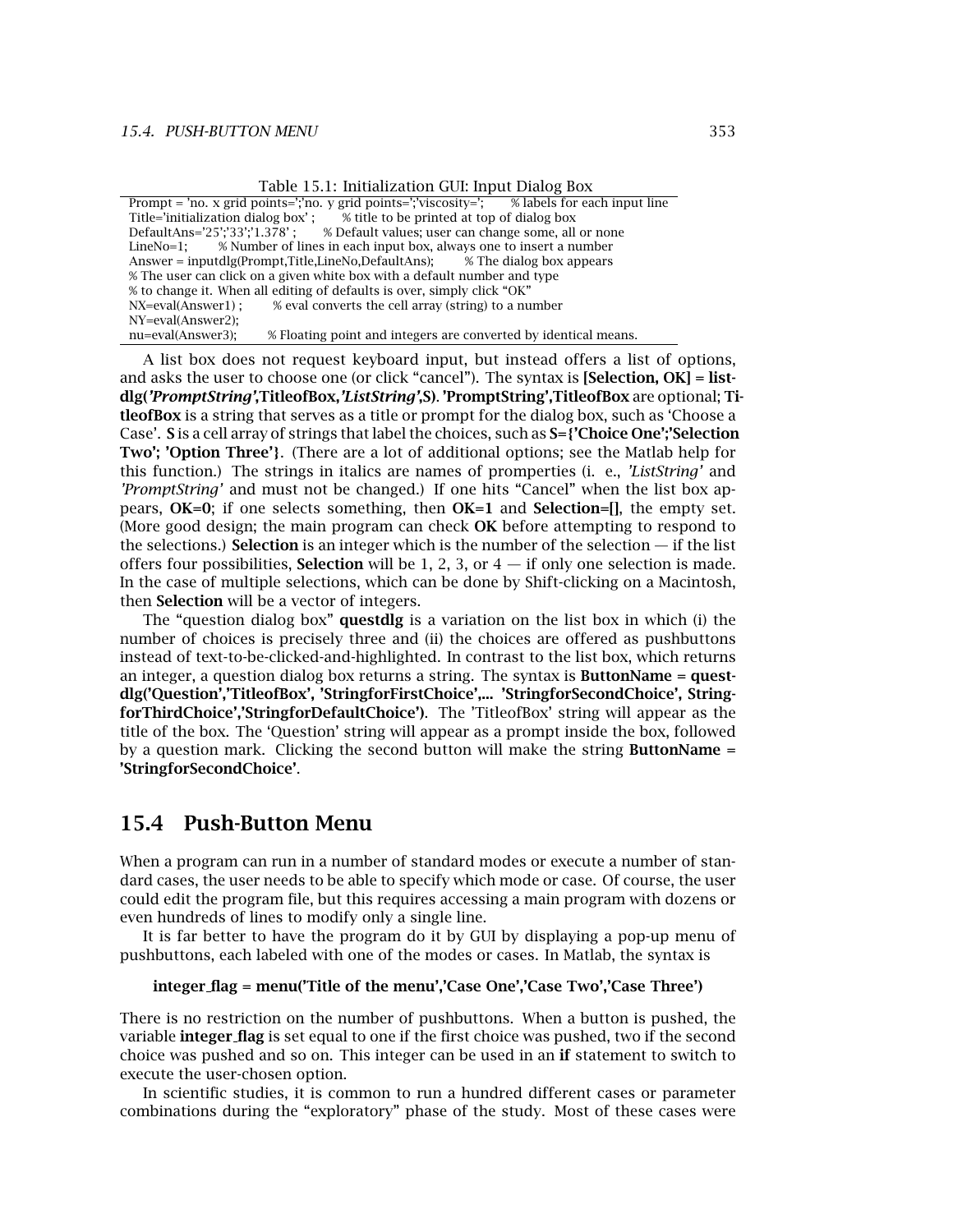run in haste and only partially analyzed, and in any event are far too numerous for any journal. The published version of a numerical study will normally discuss only four or five cases in detail. One can archive the published cases in a single main program with a popup menu. It is then easy to rerun these cases for further analysis, perhaps as part of a follow-up study years later, even if the programmer has graduated.

### **15.5 Example: An Initialization GUI, Such as That for a Fluid Mechanics Code**

A time-dependent modelling code requires the specification of a large number of parameters. Some of these are discrete variables, such as the number of grid points in the spatial coordinates, the number of time steps, the strength of the viscosity coefficient and so on. Others are continuous functions. All can be specified through either by statements in the code or by user input through a GUI.

A drawback of requester dialog boxes without defaults is that ALL INPUT DATA must be COMPLETELY SPECIFIED each time the code is run. If a code contains 30 parameters, and one only changes one or two from run to run, the need to reenter the other twentyeight parameters each time is a ghastly time-waster. In the previous section, we showed that an input dialog box with defaults can avoid this problem. In this section,we will describe a different GUI, employing individual static and editable text boxes, that can allow the user to view all the parameters, and then SELECTIVELY change only those that needed to be modified from the defaults. The text box GUI is more complicated to build, but gives the user more freedom, and in principle allows a larger number of input parameters to be displayed and edited on a single screen.

One technical detail is that the initialization GUI must be informed when the user is satisfied. In Matlab, the easiest way to do this is to include (i) a function that creates a figure with all the initialization GUI elements and (ii) the statement **waitfor(gcf)**, which pauses the program until the current figure disappears. One can therefore resume execution of the program merely by closely the figure window that displays the initialization GUI.

The GUI needs two species of elements: "static" text boxes, which display the labels identifying and explaining each parameter and "editable" text boxes. The editable boxes initially display the default values of each parameter, which should be assigned before any of the GUI boxes are called. The user can then change any or all of the text in the editable boxes. The result of the change will be passed back as a string variable.

However, a string variable is not the desired answer; we want to execute an assignment statement that uses the the editable text, converted into a number, as the right-hand side. One could add a bunch of conditional statements in the main program to convert each string into the proper assignment, but there are two problems: (i) the GUI *pauses* the main script so that it can't execute anything and (ii) even if the main program is still alive, adding several statements to the main program for each assignment from the function would mix the code of the function and main program, which is poor programming practice. (The code that does the work of a function should be *isolated* in the function, not contribute 80 lines to the main program, too.)

Fortunately, it is possible to work around these problems by using a "callback".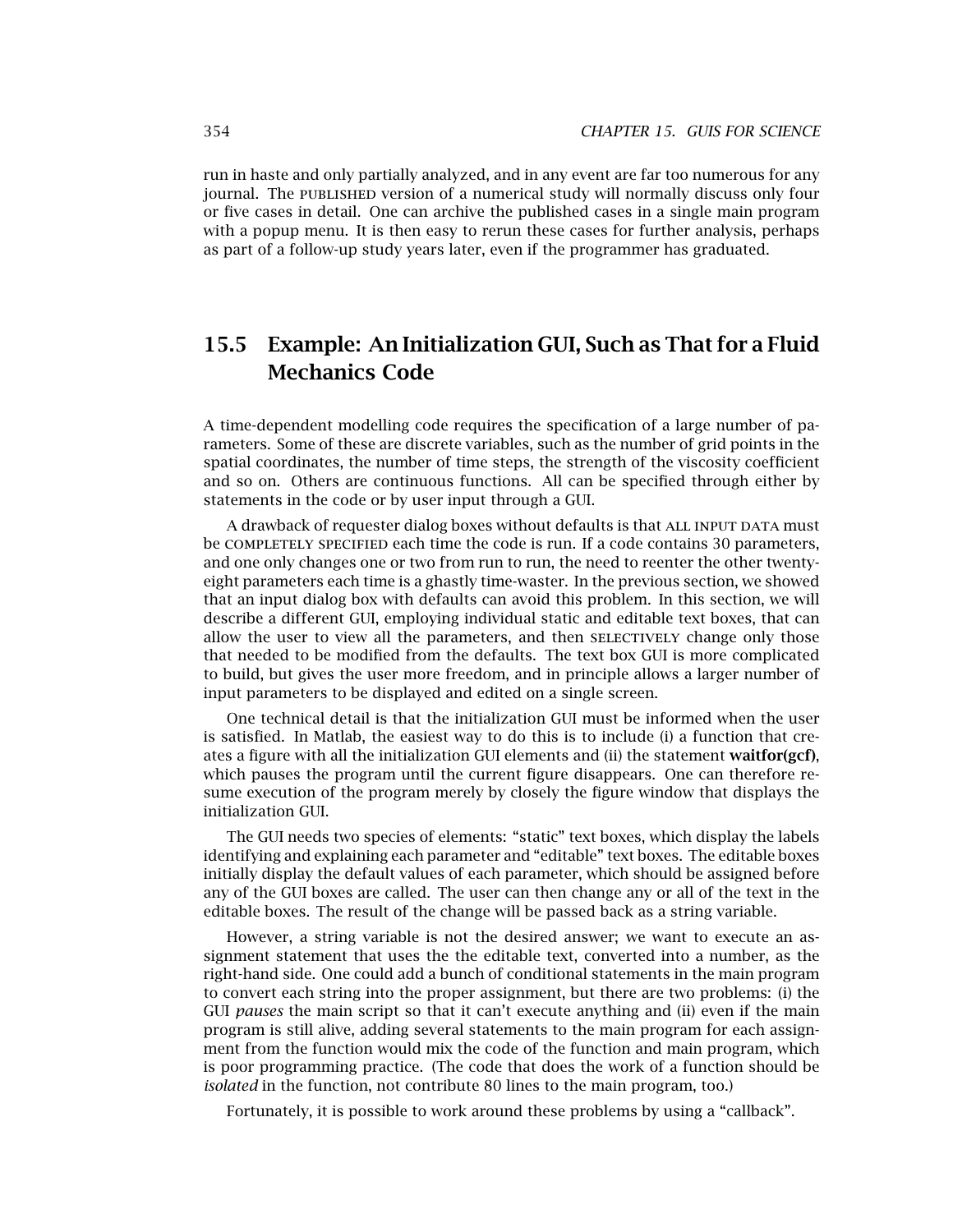### **15.6 Callbacks**

In Matlab, when a GUI object is activated, it supplies an executable statement to the main program which is called the "callback" of the GUI object. If the callback string is 'NX=5', for example, then this assignment statement will be executed in the main program. The callback string is not limited to a single statement,however; it can be a whole list of statements separated by commas or semicolons.

One annoying complication is that in the call to the GUI object, the sequence of statements must be defined as a string. This means that the callback string must begin and end with an apostrophe. However, strings-within-the-string must be bounded by double apostrophes so that the interpreter won't be fooled into stopping prematurely before reading the entire callback.

User-dependent data can be included in the callback by using the **eval** function:

**NXstring = uicontrol(qcf,... 'Style','edit',... 'Units','normalized',... 'Position',[0.11 0.85 0.1 0.1],... 'String',int2str(NX),... 'Callback','NX=eval(get(NXstring ,"String"))' );**

The **uicontrol** is the generic Matlab name for almost any GUI object that isn't a menu. The 'Style' property specifies the type of GUI, in this case, an editable text box. The **'Units'** and **'Position'** control the placement of the editable text box on the figure window. When it first appears, the **'String'** property of an editable text box displays the default value of the string. The default value of NX, which is defined by a standard assignment such as  $NX=20$ , is converted from an integer to a string by the built-in Matlab function **int2str**. When the figure window first appears, this integer-converted-to-string appears in the editable text box. When the text in the box is changed by moving the cursor into the box, deleting the existing numbers and then typing in new ones from the keyboard, the **'String'** property is updated to its new value. This triggers an immediate updating of the **'Callback'**,which implies that the assignment statement is executed in the main workspace. The right-hand side of the assignment statement is computed by the **eval** function,which takes a string as its argument and then executes the string as if it were characters typed directly into the command window. The string for **eval** comes from executing a **get** command,which first finds the graphic object whose handle is **NXstring** and then returns the 'String' property of that object.

One complication is that the callback must use **get** nested inside the **eval** to use the editable text as the right-hand side of the assignment statement. However, the real subtlety is that the **eval** and **get** functions are executed in the workspace of the main script. If the **uicontrol** statement is in a function, then the **get** function has no direct way to find the handle to the editable text box, **NXstring**, which is defined only in the subroutine.

There are several ways to get around this problem. In our sample program, the string variable is declared **global** by including the statement **global NXstring** in both the function code and the main program. The main program can then find the editable text box's handle to evaluate its updated **'String'** property.

Although this is probably the simplest and most effective strategy for an initialization window, which is onscreen just once and then disappears, most Matlab books including the manuals suggest instead storing information in the **'UserData'** property of the figure window. The "global variable" strategy will fail if (i) the user types a **clear** statement in the Matlab command window or (ii) if the user makes a second call to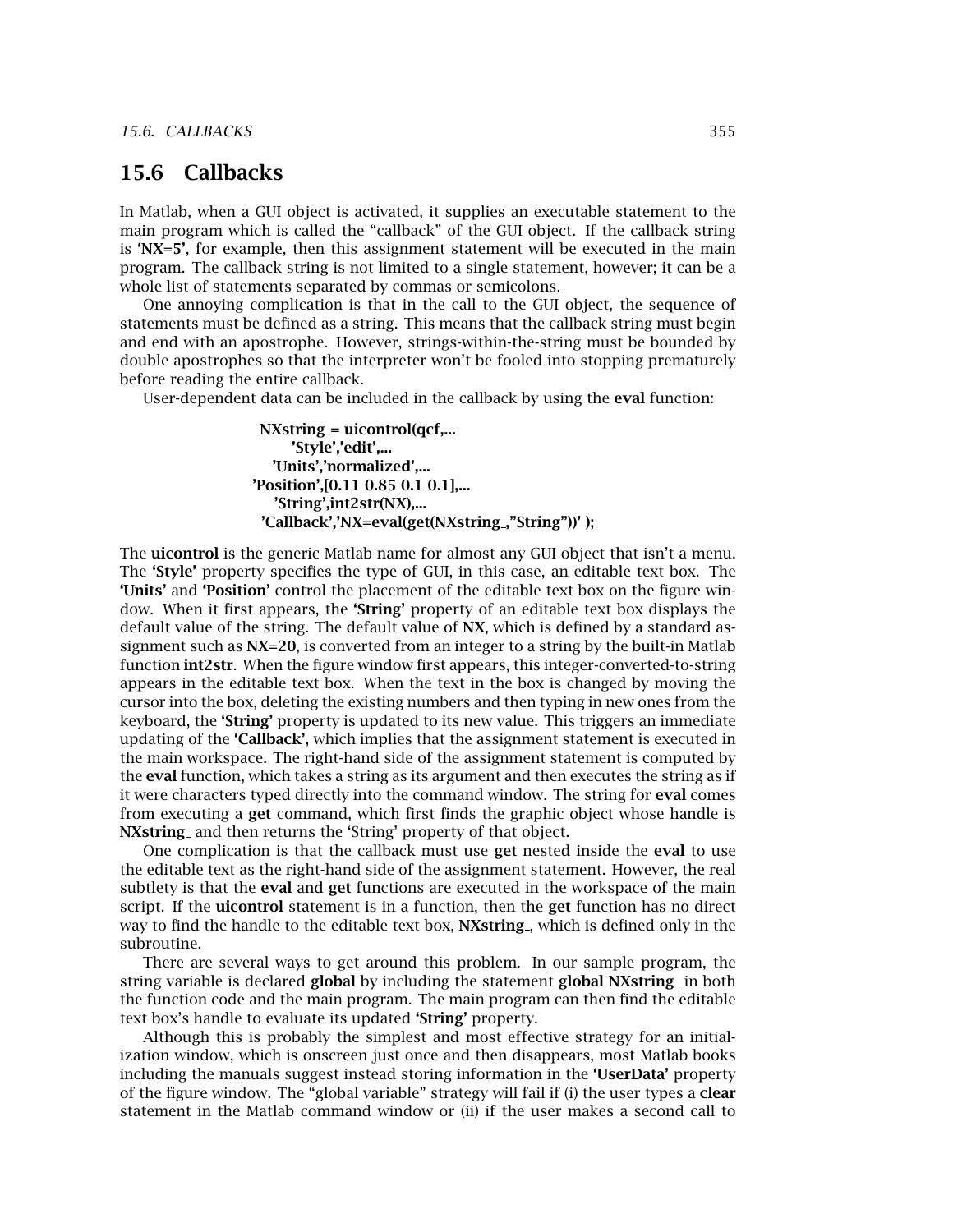the function that contains the **uicontrol** statement. Neither of these difficulties can arise for an initialization window since the main program is suspended (except for the execution of GUI callbacks).

The "UserData" storage-of-GUI-handles is more robust than the global variable method for very complicated GUIs in which the GUI objects are persistent while the main program is running. Even if a **clear global** statement is executed, the figure keeps its **'UserData'** intact until the figure window is closed. However, this method of storing handles is inappropriate for GUIs that are called only once. The reason is that the User-Data strategy requires that one call the GUI-creating function twice, once to initialize the GUI-object and store the handle in the UserData, and the second time to retrieve the UserData.

### **15.7 Variation: Input Slider**

For a jazzier initialization screen, one can replace an editable text box by a slider. This is much more complicated because to be legible and flexbile, the slider needs four GUI elements:

- 1. Static text box to list the minimum of the slider.
- 2. Static text box to list the upper limit of the slider range.
- 3. Editable text box to

(i) show the value of the slider as it changes.

(ii) bypass the slider to allow a precise numerical value to be typed in.

4. Slider itself.

Because there are four elements, and also because of the mutual dependence of the editable text box and the slider on each other, the code is much more complicated than for a simple editable text box. Why bother?

The answer is: no compelling reason. However, once one has a prototype of a slider to work with, such as the Matlab code in the two tables here, it takes only a couple of minutes to edit the prototype to make a new slider to control a new variable. Sliders have become popular because it is easier, at least for some users, to click or drag the slider than to type in a precise numerical value in a text box.

Sliders are *never* necessary, however, so the reader who is put off by the intricacy of slider coding can simply ignore sliders.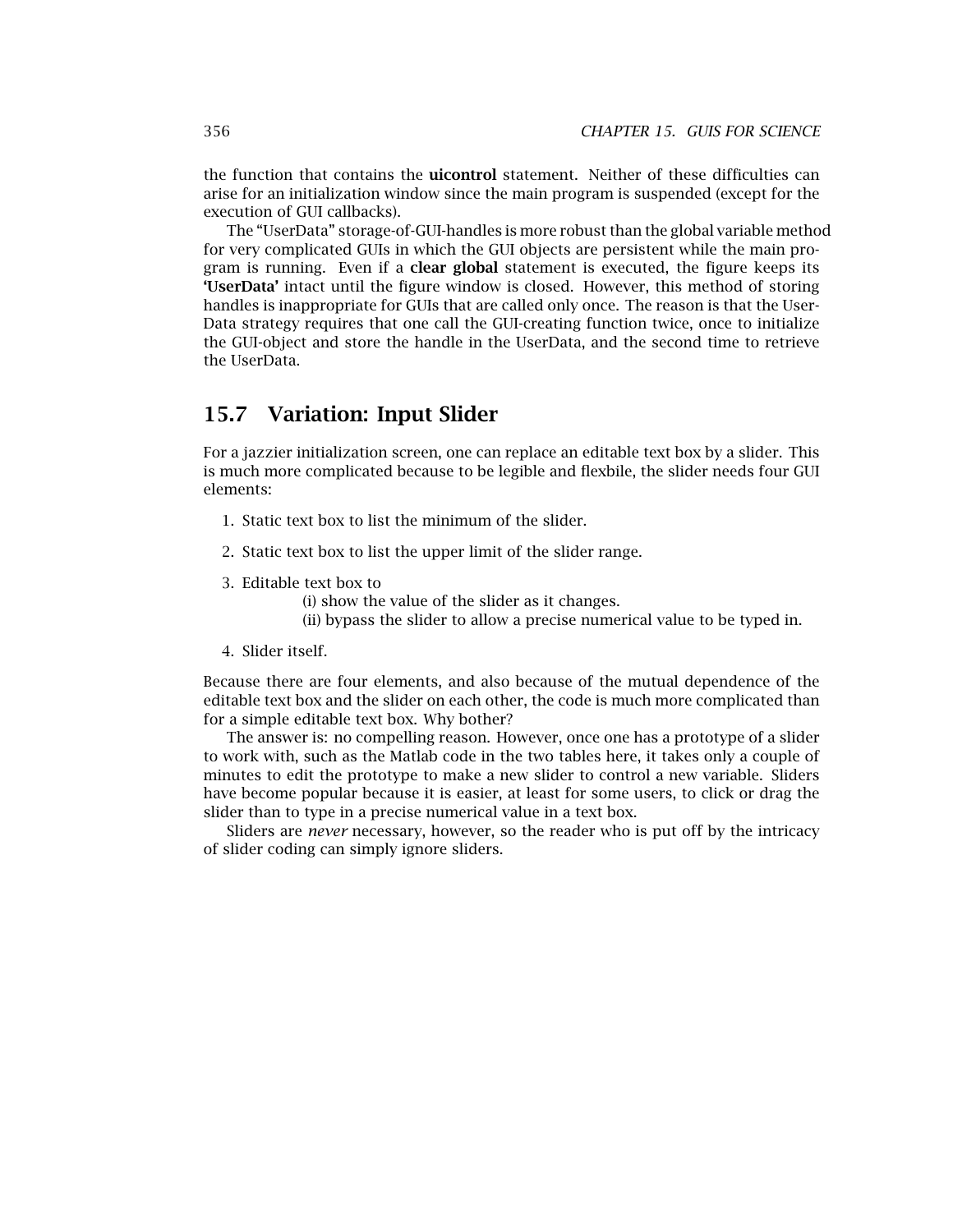Table 15.2: Initialization GUI

| Table 15.2: Initialization GUI                                                                |
|-----------------------------------------------------------------------------------------------|
| <b>MAIN PROGRAM</b>                                                                           |
| global NXstring ; % This global statement allows the editable                                 |
| % text box to find NXstring_when executing callback.                                          |
| NX=GULINIT                                                                                    |
| waitfor(gcf); % suspends program until the figure is CLOSED.                                  |
| <b>INITIALIZATION FUNCTION</b>                                                                |
| function NX=GUI INIT;                                                                         |
| % There are five statements:                                                                  |
| % (i) global declaration                                                                      |
| % (ii) creation of figure                                                                     |
| % (iii) default assignment                                                                    |
| % (iv) define static text box                                                                 |
| % (v) define editable text box                                                                |
| % Sixth statement creates a pushbutton to CLOSE                                               |
| % the window and return control to the main program                                           |
| global NXstring ; % Zeroth, create a figure and store its figure handle                       |
| fh=figure;                                                                                    |
| % First, assign a DEFAULT value to NX                                                         |
| $NX=20$ ;                                                                                     |
| % The output of the function is ALWAYS assigned to this default. If the editable text box     |
| % is changed, then NX will change in the main program, but only because the text box callback |
| % will cause NX= new value to be executed in the main workspace.                              |
| % Second, create a STATIC TEXT BOX to label the editable text box.                            |
| NXlabel= uicontrol(fh,                                                                        |
| 'Style','text',                                                                               |
| 'Units','normalized',                                                                         |
| 'Position',[0.01 0.85 0.1 0.1],                                                               |
| 'String','no. x grid pts.=');                                                                 |
| % Create EDITABLE TEXT BOX; enter numbers in box to change NX                                 |
| % Default for NX is the string entered after the first 'STRING'                               |
| % in the NXstring_call                                                                        |
| $NXstring = uicontrol(fh,$                                                                    |
| 'Style','edit',                                                                               |
| 'Units','normalized',                                                                         |
| 'Position', [0.11 0.85 0.1 0.1],                                                              |
| 'String',int2str(NX),                                                                         |
| 'Callback','NX=eval(get(NXstring_,"String"))');                                               |
| % Editable textbox returns the box-handle NXstring                                            |
| % In the callback, "get" looks up the string property of                                      |
| % the object whose handle is NXstring                                                         |
| % eval(s) takes the string 's' as its argument, and                                           |
| % executes the string as a matlab statement; in this context,                                 |
| % it converts the string to a number.                                                         |
| % The number which is output by eval is then assigned to NX                                   |
| closefighandle= uicontrol(gcf,                                                                |
| 'Style','pushbutton',                                                                         |
| 'Units','normalized',                                                                         |
| Position', [0.9 0.1 0.1 0.1],                                                                 |
| 'String','Close', 'CallBack','close');                                                        |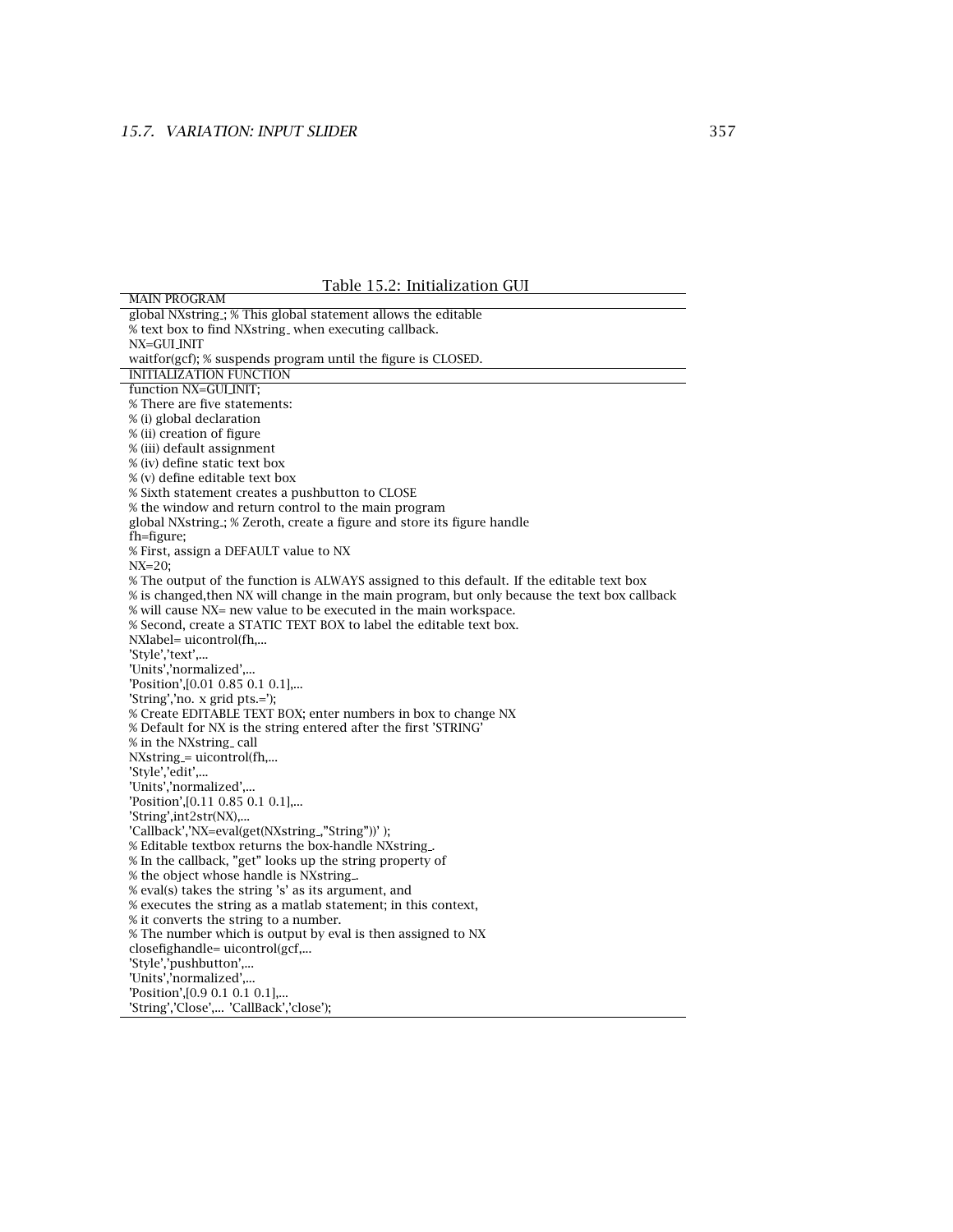Table 15.3: Matlab Main Program and First Function for a SLIDER

global NYsliderhandle slidervalue ; % This global statement allows the editable % text box to find NYsliderhandle when executing callback.

% The value of the slider is returned as the global variable slidervalue

% when the figure window is closed.

GUI sliderfather

waitfor(gcf); % suspends program until the figure is CLOSED.

NY=slidervalue

function GUI sliderfather;

global slidervalue

% The obvious technique of setting slidervalue=GUI sliderfather doesn't work unfortunately.

%The output argument slidervalue is assigned when GUI sliderfather is first executed, that is,

% when the figure window is created. Even though slidervalue is

% changed by later slider movements, the output value of

% GUI sliderfather,is not updated when the window is closed.

figurehandle=figure;

% Second step: define minimum and maximum values for the slider. slidermin=1; slidermax=100;

% Next make the slider appear GUI sliderB('initialize',slidermin,slidermax) disp('Slidervalue in GUI sliderfather just below') slidervalue=slidervalue

closefighandle= uicontrol(figurehandle,... 'Style','pushbutton',... 'Units','normalized',... 'Position',[0.9 0.1 0.1 0.1],... 'String','Close',... 'CallBack','slidervalue=slidervalue<sub>,close');</sub>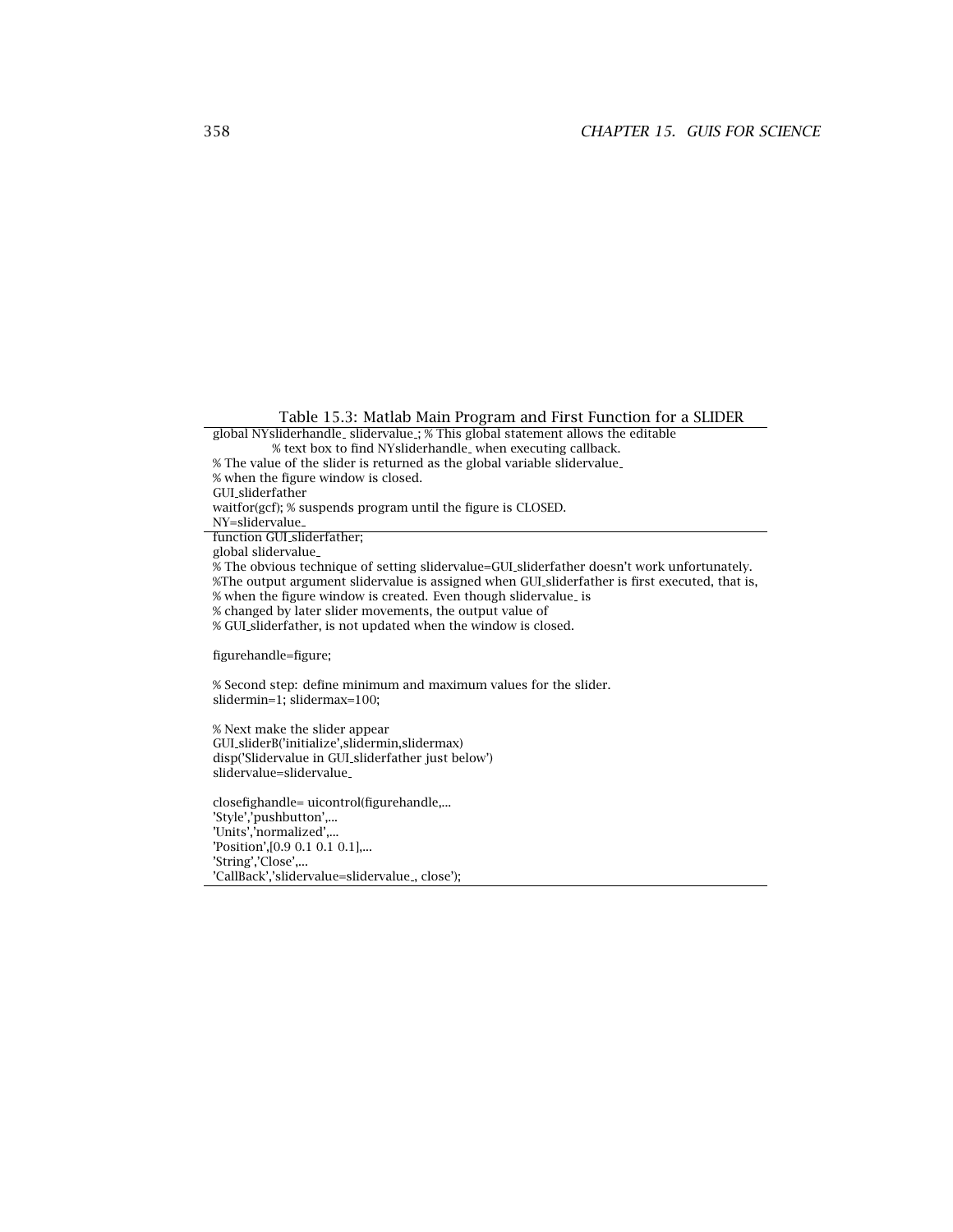#### *15.7. VARIATION: INPUT SLIDER* 359

Table 15.4: Second Function for a Slider, Called by Function in the Previous Table

FUNCTION GUI SLIDERB function GUI sliderB(command str,slidermin,slidermax) % The value of the slider is returned as the global variable slidervalue % when the figure window is closed. % Input: command str is always the string 'initialize' % slidermin, slidermax are the maximum and minimum values of the slider % The default value for the slider is the average of slidermin, slidermax. % The calling routine MUST create a figure window before GUI sliderB is called. % WARNING: this subroutine sets values in the 'UserData' of the parent figure, gcf global slidervalue % The 'value' property of the slider uicontrol whose handle is % h sldr is used to store the numerical value chosen in the slider. % If GUI sliderB is called with a command str other than 'initialize', % it means it has been called recursively by itself, and the next % block of lines should be executed. if strcmp(command str,'initialize') handles =  $get(gcf,'userdata'); h_slot = handles(1); h.min = handles(2);$ h max = handles(3); h val = handles(4); slidermin=handles(5); % get minimum and maximum slider values slidermax=handles(6); % from userdata on non-initialization calls slidervalue = get(h sldr,'value') end if strcmp(command str,'initialize') % BEGINNING of INITIALIZATION h frame = uicontrol(gcf,'style','frame','Units','normalized',... 'position',[0.01 0.01 0.4 0.4]); h sldr = uicontrol(gcf,'callback','GUI sliderB("Slider Moved");',... 'style','slider','min',slidermin,'max',slidermax,'Units','normalized',... 'position',[0.1 0.02 0.2 0.17]); set(h sldr,'Value',0.5\*(slidermin+slidermax)); % h min, h max are handles to two static text boxes that show % the minimum and maximum values of slider, defined by slidermin, slidermax h min = uicontrol(gcf,'style','text','string',num2str(get(h sldr,'min')),... 'Units','normalized',... 'position',[0.02 0.2 0.09 0.09]); h max = uicontrol(gcf,'style','text','string',num2str(get(h sldr,'max')),... 'Units','normalized','position',[0.25 0.2 0.09 0.09]); % h val is the handle for an editable text box. The value it % displays is slaved by the callback to the 'Value' property % of the slider. However, if the text box is edited on-screen, % this update will also change the value of slidervalue h val = uicontrol(gcf,'callback','GU sliderB("Change Value");',... 'style','edit','string',num2str(get(h sldr,'value')),... 'Units','normalized','position',[0.13 0.2 0.1 0.1]); % Next two lines insert the four figure handles plus the % values of slidermin, slidermax into the 'Userdata' of the parent figure handles = [h sldr h min h max h val slidermin slidermax]; set(gcf,'userdata',handles); slidervalue = get(h sldr,'value') % END of INITIALIZATION elseif strcmp(command str,'Change Value') user value = str2num(get(h val,'string')); % The if statement sets user value equal to the default if % user value has not been previously defined (so its length is zero) if length(user value); user value = (get(h sldr,'max')+get(h sldr,'min'))/2;

% Next two lines ensure that user value cannot exceed slidermin and slidermax.

user value = max([user value get(h sldr,'min')]);

set(h sldr,'value',user value); % set slider's 'Value' property equal to user value set(h\_val,'string',num2str(get(h\_sldr,'value'))); % Set editable box's property equal to user\_value, too. slidervalue = get(h sldr,'value') elseif strcmp(command str,'Slider Moved') set(h val,'string',num2str(get(h sldr,'value'))); slidervalue = get(h sldr,'value') end

user\_value =  $min([user_value get(h_sadr,max')])$ ;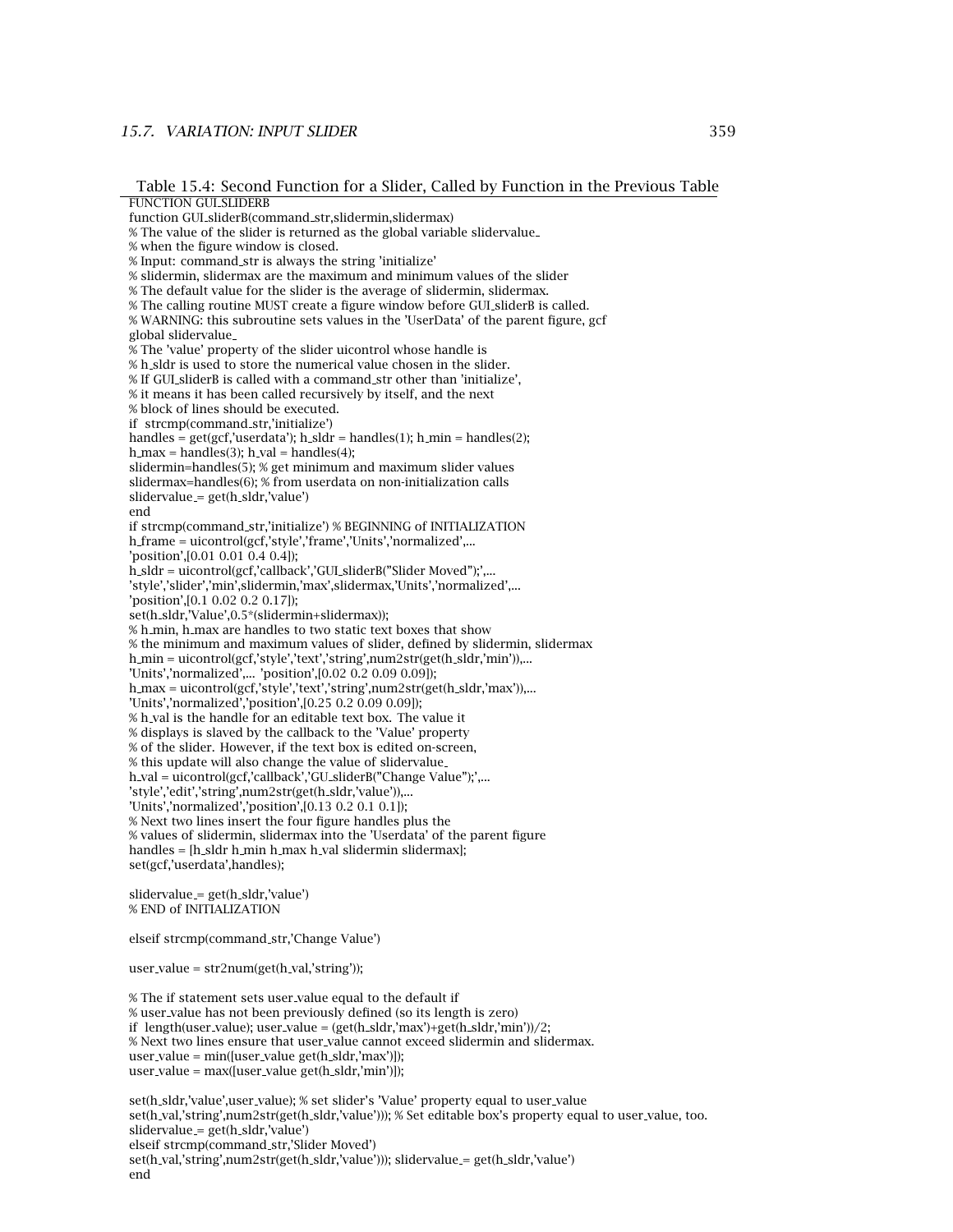### **15.8 Example Two: Post-Run Analysis ("Postvisualization")**

Programs often do complicated analysis, using many different species of graphs, after the completion of the calculation. It is rather tedious to type in all the subroutine calls, graph titles, axis limits, and so on to make nice graphs. If the graphs are somewhat standardized, then it may be helpful to associate some menus with an illustration program.

Table 15.5 lists Matlab code for plotting a function  $y(x)$  and putting up some menus that allow the user to change the type of graph and the marker symbols very rapidly by clicking menus. When the **uimenu** command is used without a callback but specifying a figure handle as its first argument, **uimenu** creates a top-level menu that appears at either the top of the screen (Macintosh) or the top of the plotting figure window (other platforms) with a text label specified by its **'Label'** property. When **uimenu** is called with a first argument that is the handle of a top-level menu item, the result is a submenu that appears when the top-level menu is dragged down. If the **uimenu** has a callback, it will be executed.

For a post-run analysis, it is not necessary to include a **waitfor** command in the main program to suspend execution of the main program. Instead, the main program can be allowed to terminate. The menus and the plotting window remain alive, but the user can make further modifications to the graphs by typing command lines. Thus, the predictable tasks have been automated and can be done by menus, but the user is still free to do the unpredictable by typing on the keyboard.

One generic problem with Matlab GUIs is that the callback strings can become very complicated and hard to read and debug. To avoid this, the function in Table 15.5 calls another function in its callbacks. This dependent function in the callbacks is listed in Table 15.6. The Matlab manuals and third-party texts consider it very sound practice to define new functions to serve as callbacks.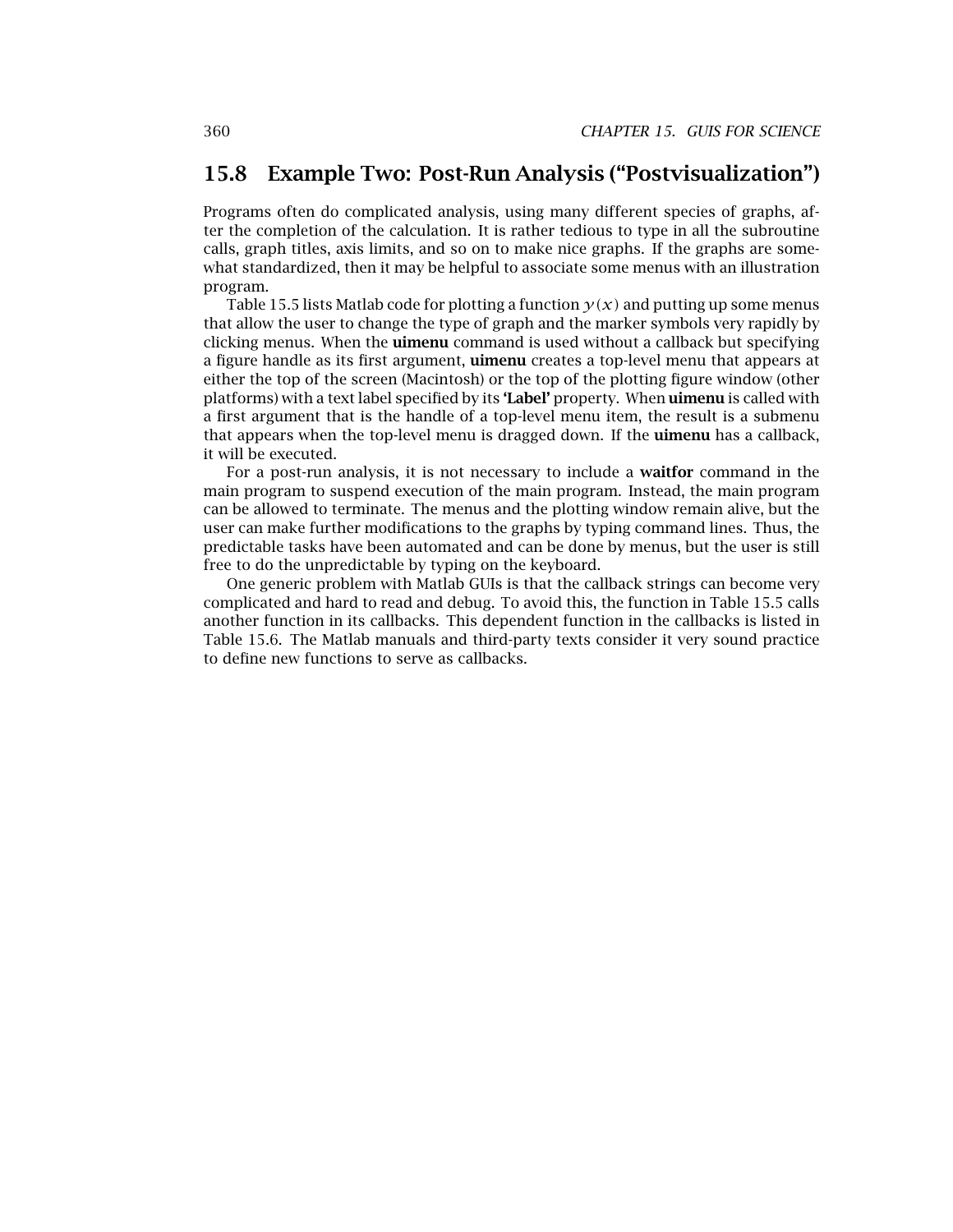Table 15.5: Matlab Menu Interface for Post-Run Graphics

function dummy=GUIgraphoptions(x,y) global GUIgraphoptionsPlotType GUIgraphoptionsMarkerType; % The callback assignment is always executed in the % base workspace rather than that of this function. % We must include a global statement in both this function % and in the calling program so that the % main program can pass the variables back to this function. % The callback that actually does the plot was done by % a function, GUIgraphoptions2.m, because trying to % put all the statements with conditions in the callback % itself was a mess. % This figure returns control to the command line % but the figure and its menus remain active. % One can modify the figure by typing commands from the keyboard. if  $size(x) = size(y)$ , Hd error = errordlg('Argument of GUIgraphoptions is zero',... 'Error Dialog Box Example'); end figurehandle=figure(1); Hd help = helpdlg... ( ${^{\circ}}$ Graph of  $(x,y)$  will be plotted or updated (replotted)'; ... 'only when the Display Plot menu item is activated'},... 'GUIgraphoptions.m Dialog Box'); % Default values GUIgraphoptionsPlotType=1; GUIgraphoptionsMarkerType=1; handle menuone=uimenu(figurehandle,'Label','Plot Type'); handle menutwo=uimenu(figurehandle,'Label','Marker Type'); handle menuthree=uimenu(figurehandle,'Label','Display Plot'); menuitem11= uimenu(handle menuone,'Label','Line Graph',... 'Callback','GUIgraphoptionsPlotType=1'); menuitem12= uimenu(handle menuone,'Label','Stem Plot',... 'Callback','GUIgraphoptionsPlotType=2'); menuitem21= uimenu(handle menutwo,'Label','Open Disks',... 'Callback','GUIgraphoptionsMarkerType=1'); menuitem22= uimenu(handle menutwo,'Label','x',... 'Callback','GUIgraphoptionsMarkerType=2'); % The next menu item has a callback that calls a function % to actually display the plot menuitem31= uimenu(handle menuthree,'Label','Display Plot',... 'Callback','GUIgraphoptions2(x,y)');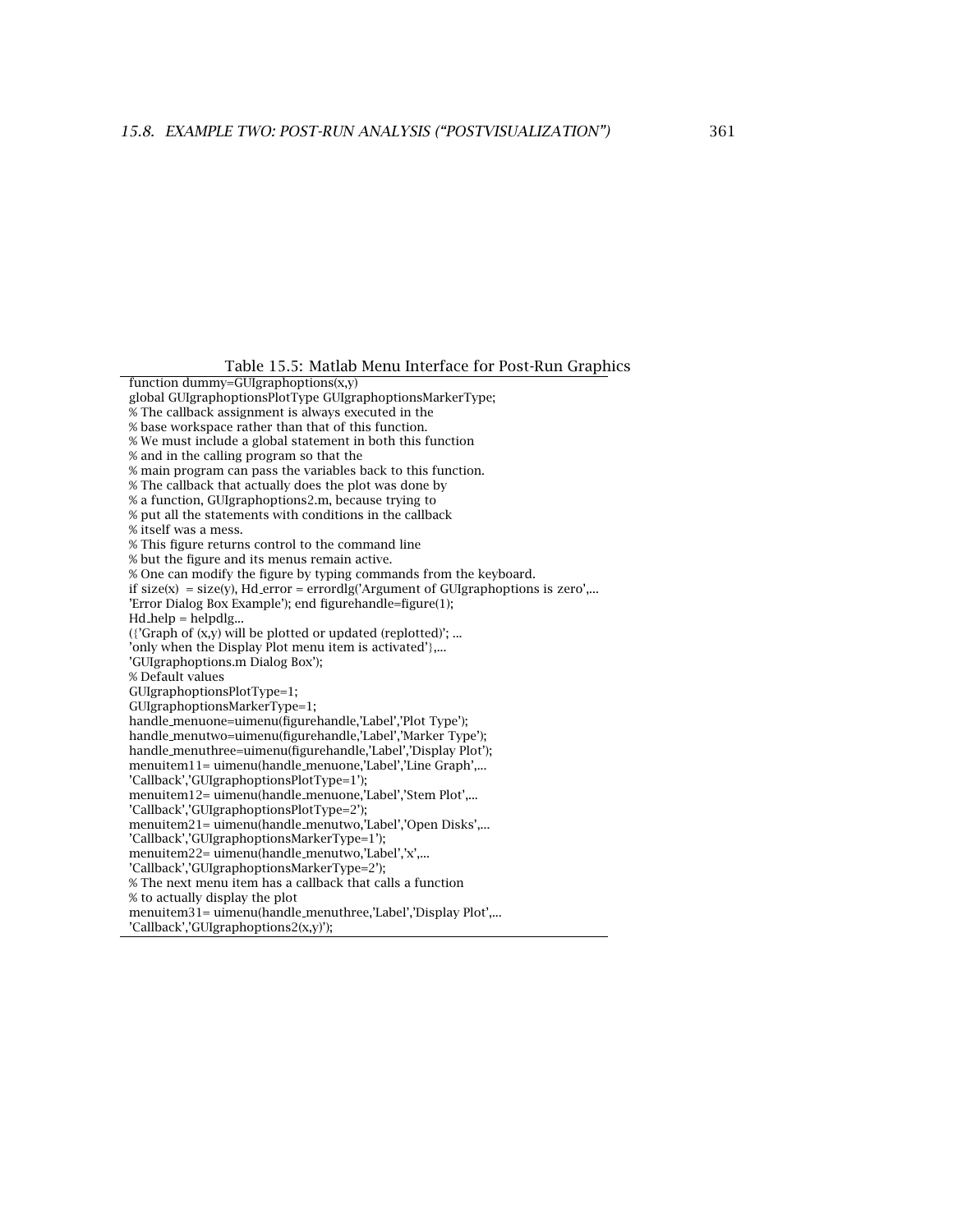Table 15.6: Matlab Menu Interface: Dependent Function

| function GUIgraphoptions $2(x,y)$                                                      |
|----------------------------------------------------------------------------------------|
| global GUIgraphoptionsPlotType GUIgraphoptionsMarkerType;                              |
| if GUIgraphoptionsPlotType==1 & GUIgraphoptionsMarkerType==1 plot(x,y,'k-o'); end % if |
| if GUIgraphoptionsPlotType==1 & GUIgraphoptionsMarkerType==2 plot(x,y,'k-x'); end % if |
| if GUIgraphoptionsPlotType==2 & GUIgraphoptionsMarkerType==1 stem(x,y,'k-o'); end % if |
| if GUIgraphoptionsPlotType==2 & GUIgraphoptionsMarkerType==2 stem(x,y,'k-x'); end % if |

### **15.9 Interactive Control Through Menubar (Pulldown) Menus and Computational Steering**

Pushbutton menus to initialize a calculation are easy to write because the menu is active only at the very beginning and the user is allowed to only make one choice. However, Matlab also supports menus attached to the menubar of a figure or the screen. These are much more powerful in the sense that they allow the user to interactively alter the run in the middle of execution.

The **uimenu** command can be used to add menus both at top level, and at sublevels. On the Macintosh, top level menu items are added to the usual top-of-the-screen menu bar. (It is only possible to have a single top level menu; there is a bug on the Mac such that selecting any uimenu-added top level item simultaneously causes all the uimenutop level items to execute). On Unix and Windows machines, the top level menu items appear on top of the figure window.

On any platform, one can add submenu items by using the handle of the top level **uimenu** command as the first argument for the **uimenu** command that creates the submenu.

The advantage of a menubar menu is that the user can select the item at any time during the course of a run. This makes it possible  $-$  in the middle of execution, and without stopping the  $code - to$ 

- Display or plot variables
- Pause execution
- Exit a loop
- Change variables
- Load from or save to a file

A sample Matlab code is shown in Table 15.7. The loop factors a matrix and does two plots during each iteration merely as standins for the number-crunching of a typical code; in numerical applications, the loop would be over timestep or iteration number. While a long run is unfolding, it is common to watch graphs on the screen, and want more. Menus make it possible to call up additional printed output or additional graphs to confirm that the run is failing or to shed new light on interesting phenomena in the middle of execution. If a Newton iteration is failing to converge, or converging very slowly, one can use a pulldown menu to change the approximate root, and restart the iteration from a different number. Similarly, one can save interesting immediate results by pulling up a save-to-file dialog box.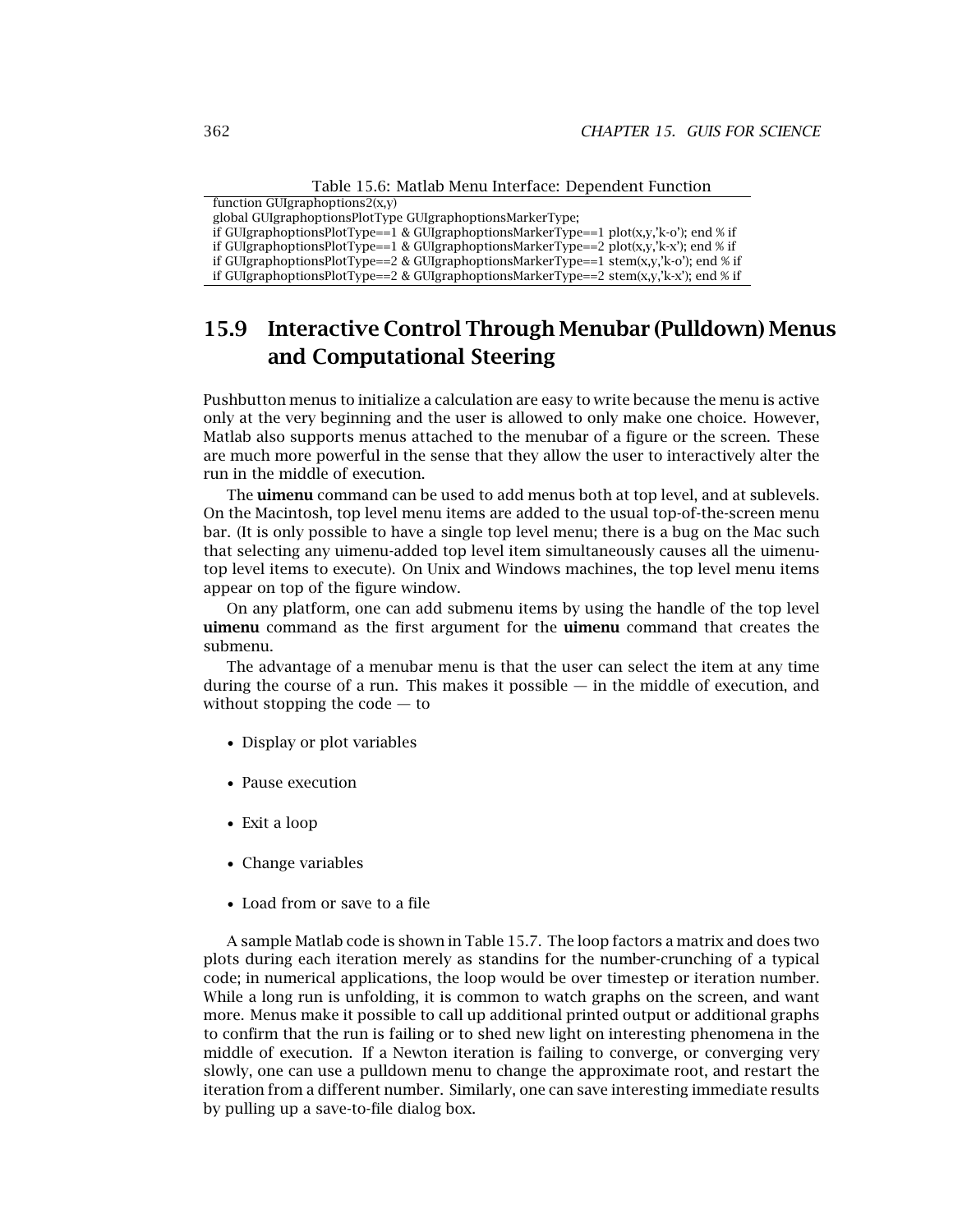| Table 15.7: Menus-to-Interrupt a Loop |  |
|---------------------------------------|--|
|---------------------------------------|--|

| figure_handle=figure;                                                                                      |  |  |
|------------------------------------------------------------------------------------------------------------|--|--|
| h uimenu=uimenu(figure handle,'Label','PauseLoop')                                                         |  |  |
| % One can display or plot variables in the middle of the loop through the next two sub-menus               |  |  |
| h1=uimenu(h_uimenu,'Label','Display Egad!','Callback','display(["Egad!= ",num2str(Egad)])')                |  |  |
| h2=uimenu(h_uimenu,'Label','Plot a Row','Callback',['plot(A(1:n));' 'title' 'drawnow;' 'pause'])           |  |  |
|                                                                                                            |  |  |
| % One can change a variable in the middle of the loop through either of the next two sub-menus             |  |  |
| h3=uimenu(h_uimenu,'Label','Input Smoker','Callback',                                                      |  |  |
| 'Smokercell=inputdlg("Smoker=","Smoker inputdlg");Smoker=eval(Smokercell1)')                               |  |  |
| h4=uimenu(h_uimenu,'Label','Assign Boomer=3','Callback','Boomer=3')                                        |  |  |
|                                                                                                            |  |  |
| % One can pause the loop                                                                                   |  |  |
| h5=uimenu(h_uimenu,'Label','Pause','Callback','display("paused");pause')                                   |  |  |
|                                                                                                            |  |  |
| % One may also stop the loop without stopping execution of statements after the end of the loop.           |  |  |
| % The callback changes the value of a flag, which triggers an IF statement to skip the guts of the loop.   |  |  |
| h6=uimenu(h_uimenu,'Label','Eject from Loop','Callback','myflag=0')                                        |  |  |
| for $j=1$ : $jmax$                                                                                         |  |  |
| if myflag= $=1$                                                                                            |  |  |
| $B=inv(A);$ disp( $[i=1, int2str(i)]$ ); slurpy=mesh(A); drawnow; plot( $A(5,1:4)$ ); drawnow; iter=iter+1 |  |  |
| end end                                                                                                    |  |  |

### **15.10 Summary**

GUIs can be useful in scientific applications, especially for *shared* codes. The ease of coding a GUI varies tremendously with the active lifetime of the GUI object. In terms of increasing difficulty, the three categories are

- 1. "Individual dialog boxes and pushbuttons"
- 2. "Persistent-while-paused"
- 3. "Persistent throughout execution of the main program"

Dialog boxes and pushbutton menus, last just long enough for the user to make a single choice. These are easy to write. "Persistent-while-paused" objects, such as window that displays editable text boxes that control initialization parameters, suspend the main program while the user can perform one or many inputs. The program resumes only after the window disappears, which minimizes side effects. GUIs that persist while the main program is running or while other GUI functions are called are very tricky to write because the main program and various GUIs, all simultaneously executing and/or displaying windows, can easily clobber each either.

The best way to code a GUI is to copy a prototype, such as the Matlab examples in the table, and then lightly edit it to fit the user's needs. Patrick Marchand's *Graphics and GUIs with Matlab*, now in its second edition, is also a good source of sample code and ideas. A borrowed template insulates the user from most of the complexities of GUIwriting; the downside is that the user doesn't understand the borrowed template very well. However, because the purpose of the GUI is merely to *report* or *assign* variables, there is little danger that the GUI will lead to errors.

Mathworks, Inc., now provides a built-in GUI-maker called **guide**. Marchand's book describes an alternative he dubbed **guimaker**. The reason that GUI-writing applications exist is that combining multiple GUIs on a single screen requires a lot of trial-and-error. One difficulty is interaction between different GUIS. Another is that each GUI has a specified size and position, and specifying new position and sizes until the boxes are aligned and do not overlap is very tedious. Unfortunately, neither guide nor guimaker